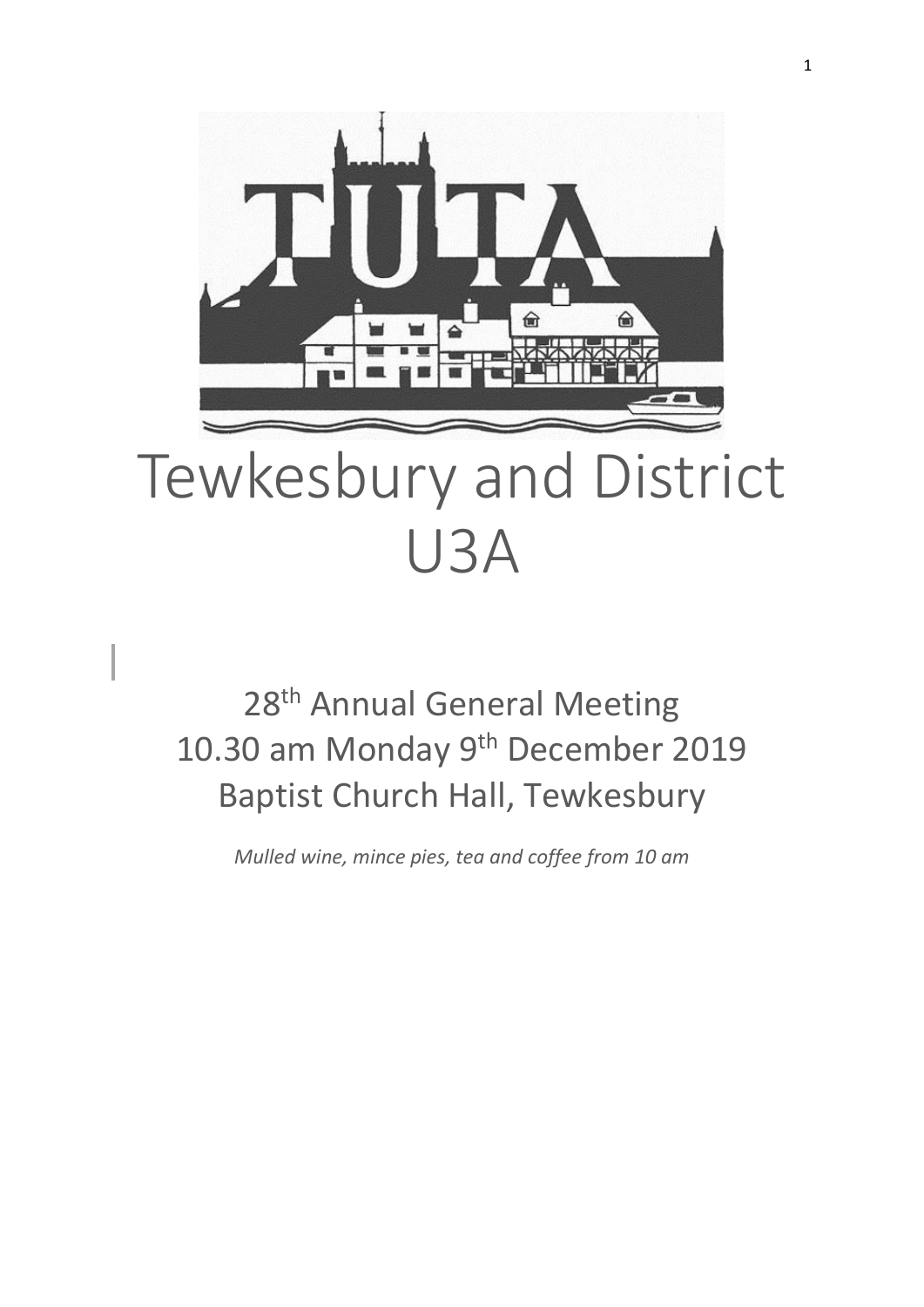# Agenda

- 1.Apologies
- 2. Minutes of 2018 AGM, 10<sup>th</sup> December 2018
- 3. Chairman's Annual Report
- 4.Membership Secretary's Report
- 5. Treasurer's Report
- 6.Nomination of Auditor
- 7. Election of Officers and Members of the Committee
- 8.Any other business

*NB The Chairman will only accept questions for the AGM in writing if submitted fifteen days in advance, namely 24 th November 2019.*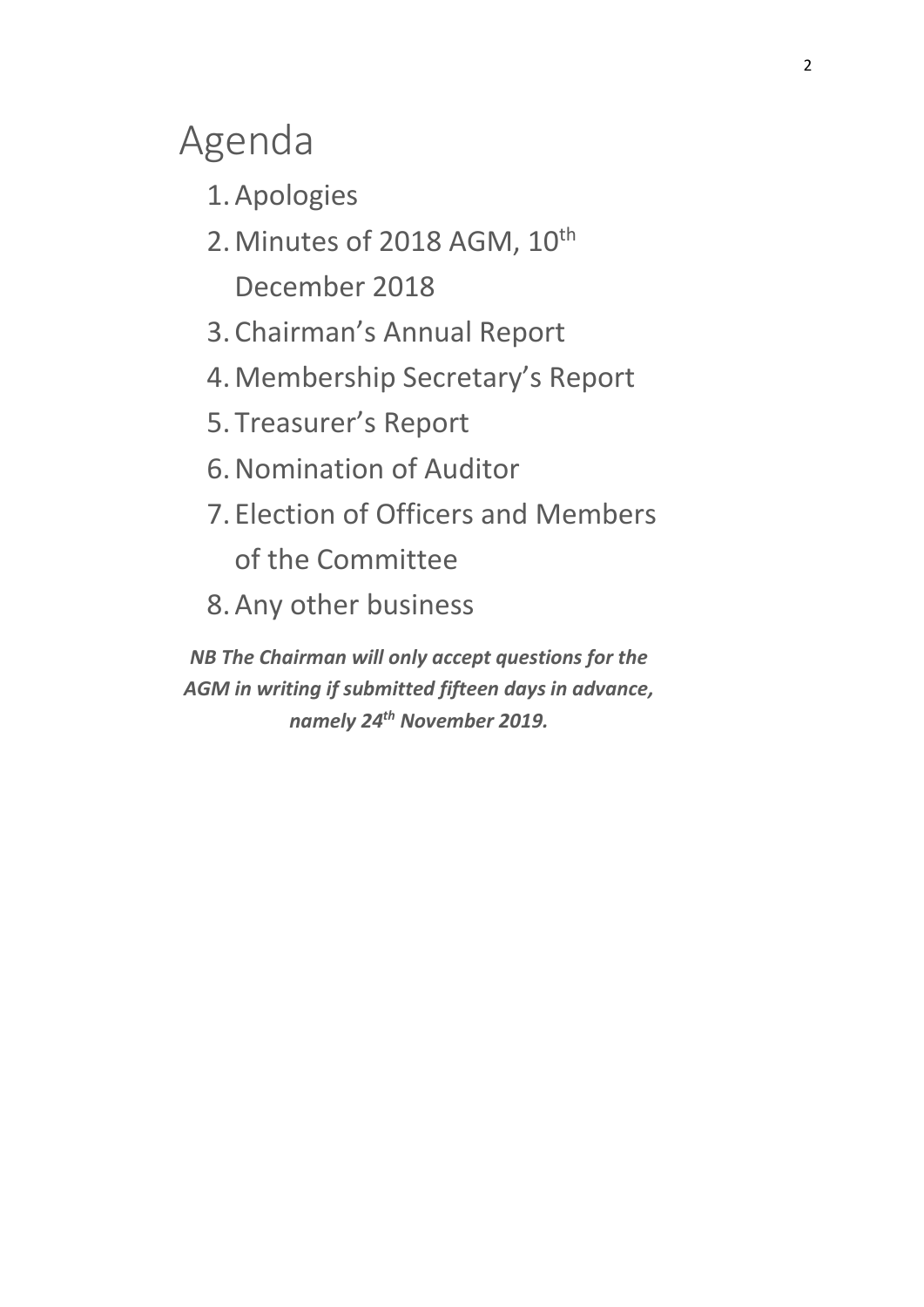### **1. Minutes of the AGM of 10th December 2018**

- 1.1. **Apologies**: Peter Jones; Hugh Bennett; Joan Ancell; Kathy Barber; Marion Ralls. Total members present: 118 (quorate).
- 1.2. **Minutes of December 2017 AGM:** had been circulated prior to the meeting and were approved (Proposer: Josh Gilder; Seconder: Barry Minett-Smith). Matters Arising: none
- 1.3. **Chairman's Annual Report:** had been circulated prior to the meeting. Acceptance was proposed by Ian Barber, seconded by Ken Flude. There were no matters arising.
- 1.4. **Membership Secretary's Report**: this had been circulated prior to the meeting. Acceptance of the report was proposed by Andrea Walton, seconded by Chris Willerton.
- 1.5. **Treasurer's Report:** had been circulated prior to the meeting. Acceptance was proposed by Mike Barrett, seconded by Tony Barrett.
- 1.6. **Nomination of Auditor:** that Haines-Watts (formerly CB Accountants) be appointed auditor for the coming year was proposed by Ken Flude, seconded by Sylvia Murdoch.
- 1.7. **Election of Officers and members of the Committee:** the proposed new Committee nominations had been previously circulated as follows:

| <b>NOMINEE &amp; ROLE</b>                  | <b>PROPOSER</b>          | <b>SECONDER</b>           |  |
|--------------------------------------------|--------------------------|---------------------------|--|
| Fran Valentine - Chair                     | <b>Pauline Dickinson</b> | Margaret Carter           |  |
| Maximum Term of Office - December 2020     |                          |                           |  |
| <b>Vacancy - Deputy Chair</b>              |                          |                           |  |
| Maximum Term of Office                     |                          |                           |  |
| <b>Terry Clynes - Treasurer</b>            | <b>Margaret Morris</b>   | <b>Barry Minett-Smith</b> |  |
| Maximum Term of Office - December 2020     |                          |                           |  |
| <b>Calvyn Price - Membership Secretary</b> | <b>Steve Fisher</b>      | Nicholas George           |  |
| Maximum Term of Office - December 2020     |                          |                           |  |
| <b>Steve Carter - Minutes Secretary</b>    | George Day               | Andrea Walton             |  |
| Maximum Term of Office - December 2019     |                          |                           |  |
| <b>Shirley Channing - Webmaster</b>        | Sylvia Murdoch           | Andrea Walton             |  |
| Maximum Term of Office - December 2021     |                          |                           |  |
| <b>Mary Mulrenan - TUTA News Editor</b>    | Sylvia Murdoch           | <b>Barry Minett-Smith</b> |  |
| Maximum Term of Office - December 2021     |                          |                           |  |
| Barry Minett-Smith - Purchasing &          | <b>Terry Clynes</b>      | Mary Mulrenan             |  |
| <b>Equipment Officer</b>                   |                          |                           |  |
| Maximum Term of Office - December 2020     |                          |                           |  |
| <b>Vacancy - Business Secretary</b>        |                          |                           |  |
| Maximum Term of Office -                   |                          |                           |  |
| <b>Margaret Carter - Group Liaison</b>     | <b>Anne Trott</b>        | Andrea Walton             |  |
| Maximum Term of Office - December 2020     |                          |                           |  |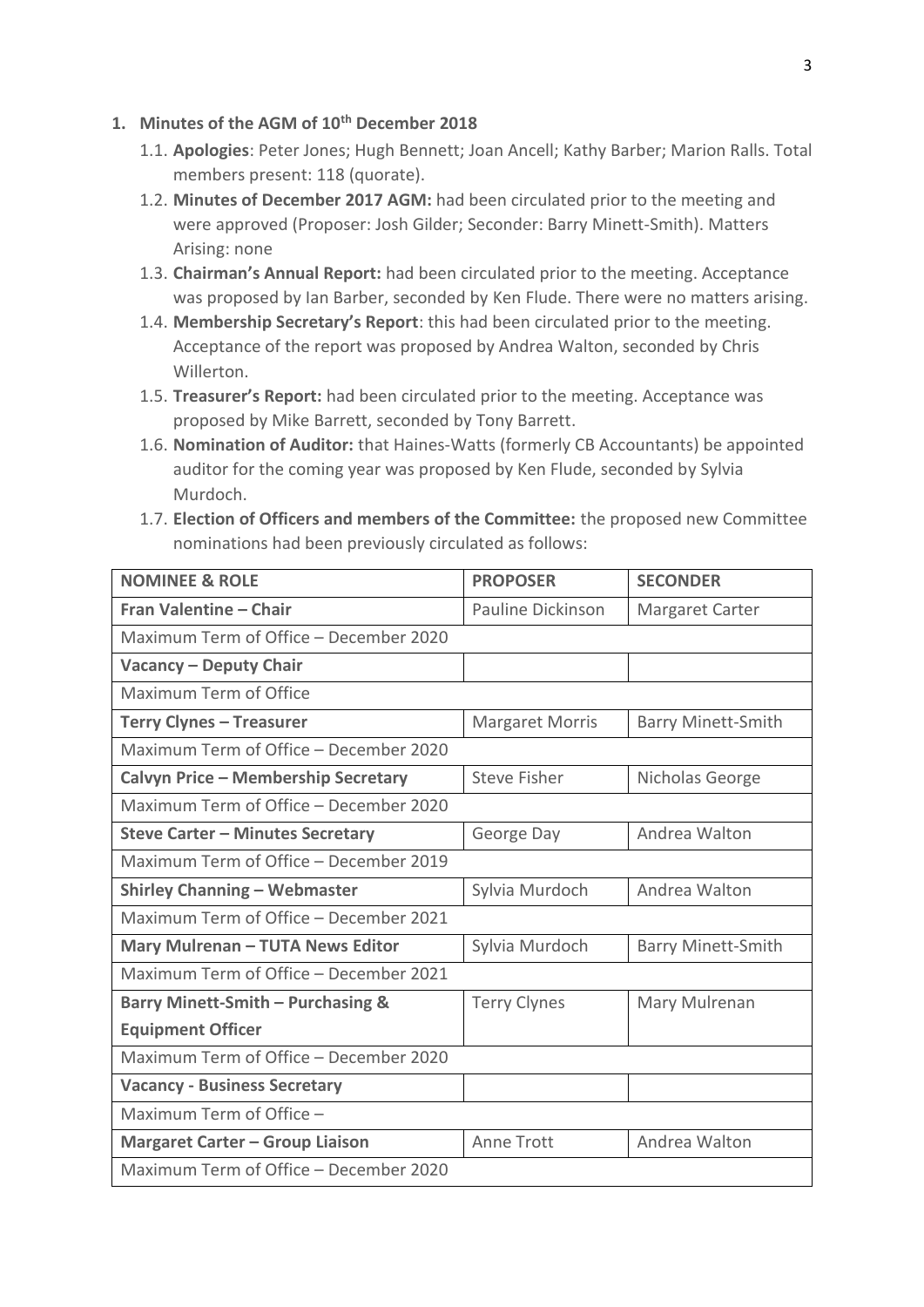| <b>Pauline Dickinson - Group Liaison</b>    | Carol Johnson           | Eileen Hicks            |  |
|---------------------------------------------|-------------------------|-------------------------|--|
| Maximum Term of Office - December 2020      |                         |                         |  |
| Sylvia Murdoch - New Members' Officer       | <b>Shirley Channing</b> | Mary Mulrenan           |  |
| Maximum Term of Office – December 2022      |                         |                         |  |
| Andrea Walton - Speaker Secretary           | Anne Trott              | <b>Shirley Channing</b> |  |
| Maximum Term of Office – December 2019      |                         |                         |  |
| Vacancy – Publicity Officer                 |                         |                         |  |
| Maximum Term of Office -                    |                         |                         |  |
| <b>Vacancy - Events Officer</b>             |                         |                         |  |
| Maximum Term of Office -                    |                         |                         |  |
| <b>Hugh Bennett - Role to be determined</b> | <b>Terry Clynes</b>     | Andrea Walton           |  |
| Maximum Term of Office - December 2023      |                         |                         |  |
| Lesley Offer - Role to be determined        | <b>Steve Carter</b>     | <b>Shirley Channing</b> |  |
| Maximum Term of Office -                    |                         |                         |  |

The Minutes Secretary thanked Anne Trott for her services to the Committee and membership as Business Secretary. Anne's resignation had been received before the AGM, but after publication of the booklet. Members' attention was once again drawn to the maximum terms of office of the current Committee and that replacements would be needed from 2019 and on into 2020 and 2021. Specific attention was drawn to the current vacancy for Events Officer, although someone to help with Group Liaison would free one of those officers to focus more on Events. Two new Committee members, (Hugh Bennett and Lesley Offer) for whom completed Nomination Forms had been submitted to the Minutes Secretary after the publication of the AGM booklet, were duly elected to the Committee with immediate effect. Ian Barber will also join the Committee with immediate effect as a co-opted member for the coming year, with a view to election at the 2019 AGM. Some other expressions of interest were also received after the meeting closed. Having been individually proposed and seconded, the whole committee was voted into office en bloc, proposed by Eileen Gilder, seconded by Carol Minter and accepted by unanimous round of applause.

The committee for 2019 was presented to members at the front of the hall.

**1.8. Proposal for minor alteration in the wording of the Constitution:** this was to change of wording of Charitable Objects Clause, as per advice from U3A National Office and as printed in the booklet circulated before the meeting:-

### **From:-**

The charitable purposes of the U3A are: i. to advance education and in particular the education of people not in full time gainful employment who are in their Third Age (being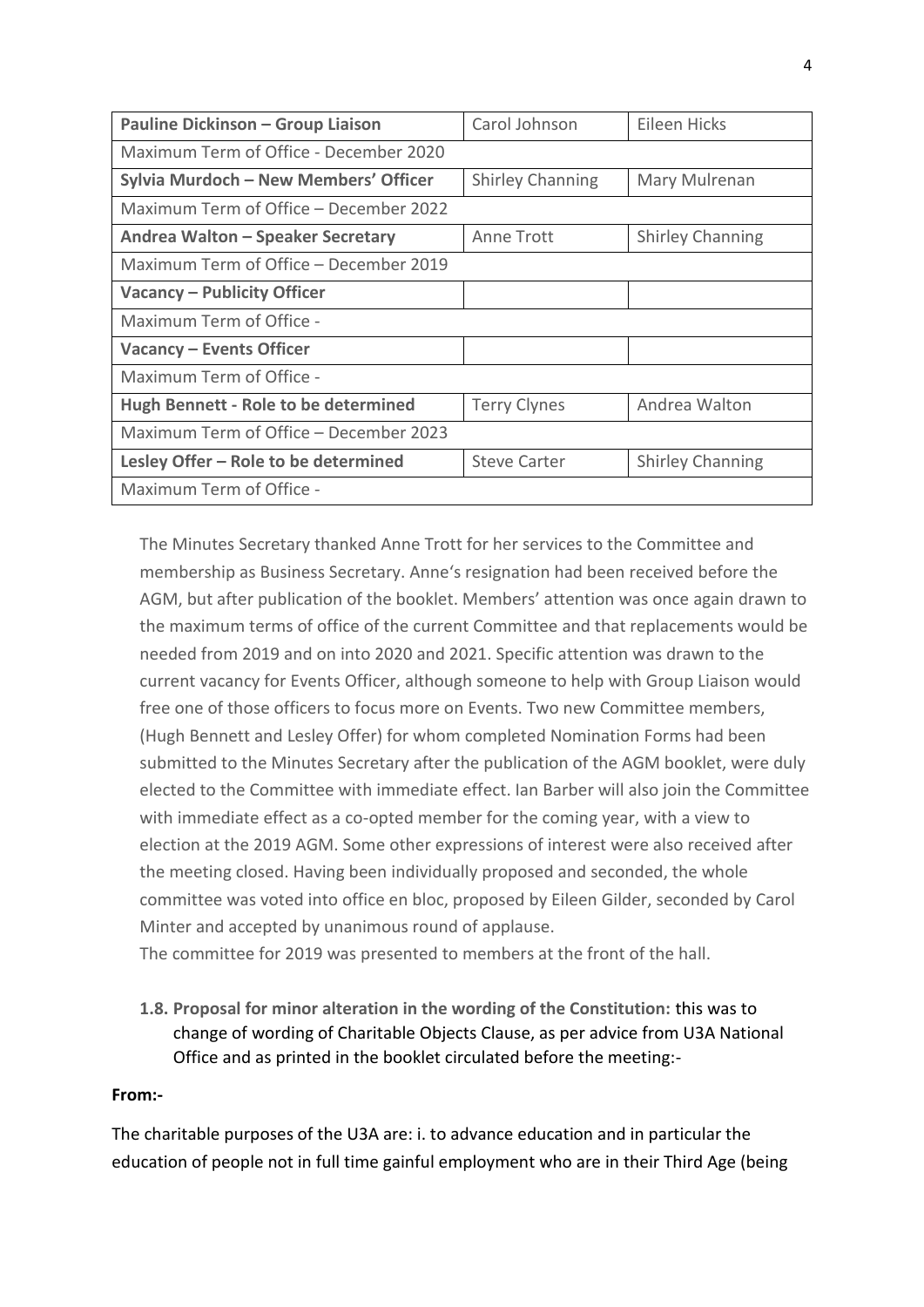the period of time after the first age of childhood dependence and the second age of full time employment and/or parental responsibility) residing in Tewkesbury and its surrounding locality. ii. the provision of facilities for leisure time and recreational activities with the object of improving the conditions of life for the above persons in the interests of their social welfare. In this constitution 'people in their Third Age' has the meaning set out above.

#### **To :-**

The charitable purposes of the U3A are: The advancement of education and, in particular, the education of older people and those who are retired from full time work by all means, including associated activities conducive to learning and personal development

Acceptance of this change was proposed by Calvyn Price and seconded by Shirley Channing.

**1.9. Any Other Business:** the Minutes Secretary reporting that no questions had been received by the deadline of 25<sup>th</sup> November 2018.

The meeting ended at 10.43 am. 118 members attended.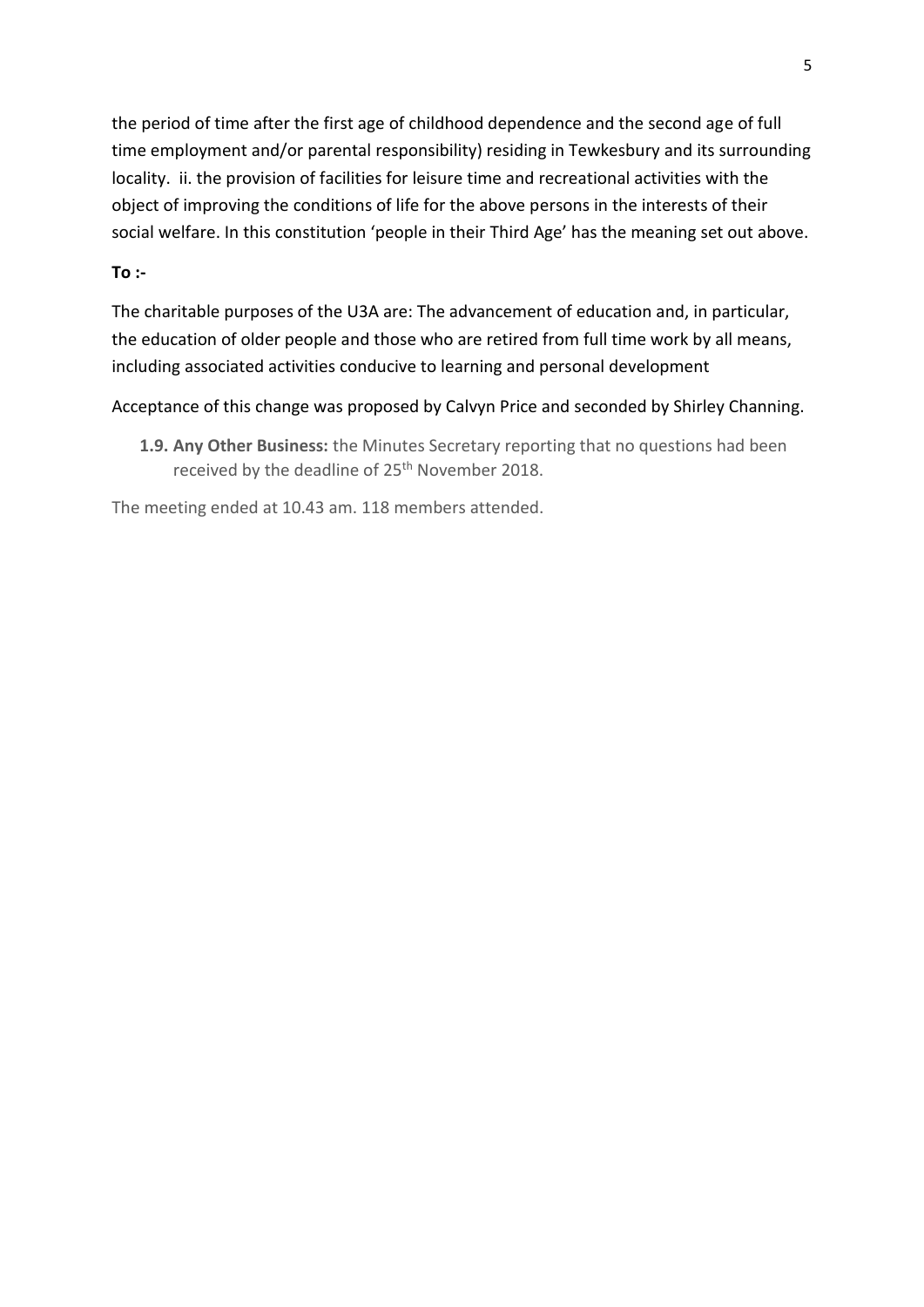#### **2. Chairman's Annual Report 2019:**

My thanks to everyone who supports our U3A. Groups like ours thrive on the commitment and goodwill of the members. Your committee has been strengthened by the arrival of four new members: Ian Barber, Stuart Benge (Business Secretary), Hugh Bennett (Equipment Support), Lesley Offer (Publicity Officer). The committee has also moved the meeting venue. We are now hiring a room above the Abbey Tea Rooms. Hopefully, it will be warm, in the winter months. Committee meetings were quite difficult, writing with gloves on and a rug over your legs is not ideal!

Sadly, we will be losing some very hardworking and valued committee members, who have served their full term, or just decided that it was time to step down. Stephen Carter has been a foundation of the current committee, accurately taking our minutes, despite three people talking at once, on occasions. He has certainly given me valuable support and advice, for which I am very grateful. Andrea Walton, like Stephen has been a stalwart member of the committee, giving support and advice, as well as editing our superb TUTA News. In recent months, she has been busy booking speakers for the monthly meetings. Margaret Carter and Pauline Dickinson are stepping down from the committee. They have organized and co-ordinated Group Leader meetings and the dissemination of information. They have also organized trips and Quiz Nights, a lot of work for which we all should be very grateful.

In the course of the year, our small sub-committee looking at Accessibility and Disabilities organized a talk on Dementia, in May, by Rachel Peake. They have also completed a survey of groups. As a result, Group Leaders have received some general points to try to ensure accessibility to all appropriate activities and venues. They have also been supplied with a copy of 'U3A Plus - a U3A Guide to Accessibility and Inclusion'. The U3A also had a stand at a 'Carers ' event held at the Devereux Centre. Thanks to all who stepped in to cover the stand. It was interesting to realize that the staff who spoke to us had very little knowledge of the activities of the U3A. This corresponded to a speaker at the recent conference stating that the U3A is a very well-kept secret society. Margaret and Pauline organized a Quiz Night in March, a trip to the Everyman in Cheltenham and a visit to Wisley RHS in June.

New members have had the opportunity to meet other new members over tea and cake thanks to Sylvia Murdoch. These meetings are attended by a number of Group Leaders and committee members. All are trying to ensure that all new members feel welcome and informed.

The committee decided that our monthly meetings will be free on production of your membership card. This includes a drink and a biscuit! We have had some issues with the sound system at the meetings. However, the system has been updated, so we are hoping that all will be able to hear clearly. For those unable to get to the meetings and hear the wonderfully informative talks, a brief synopsis will appear in TUTA News.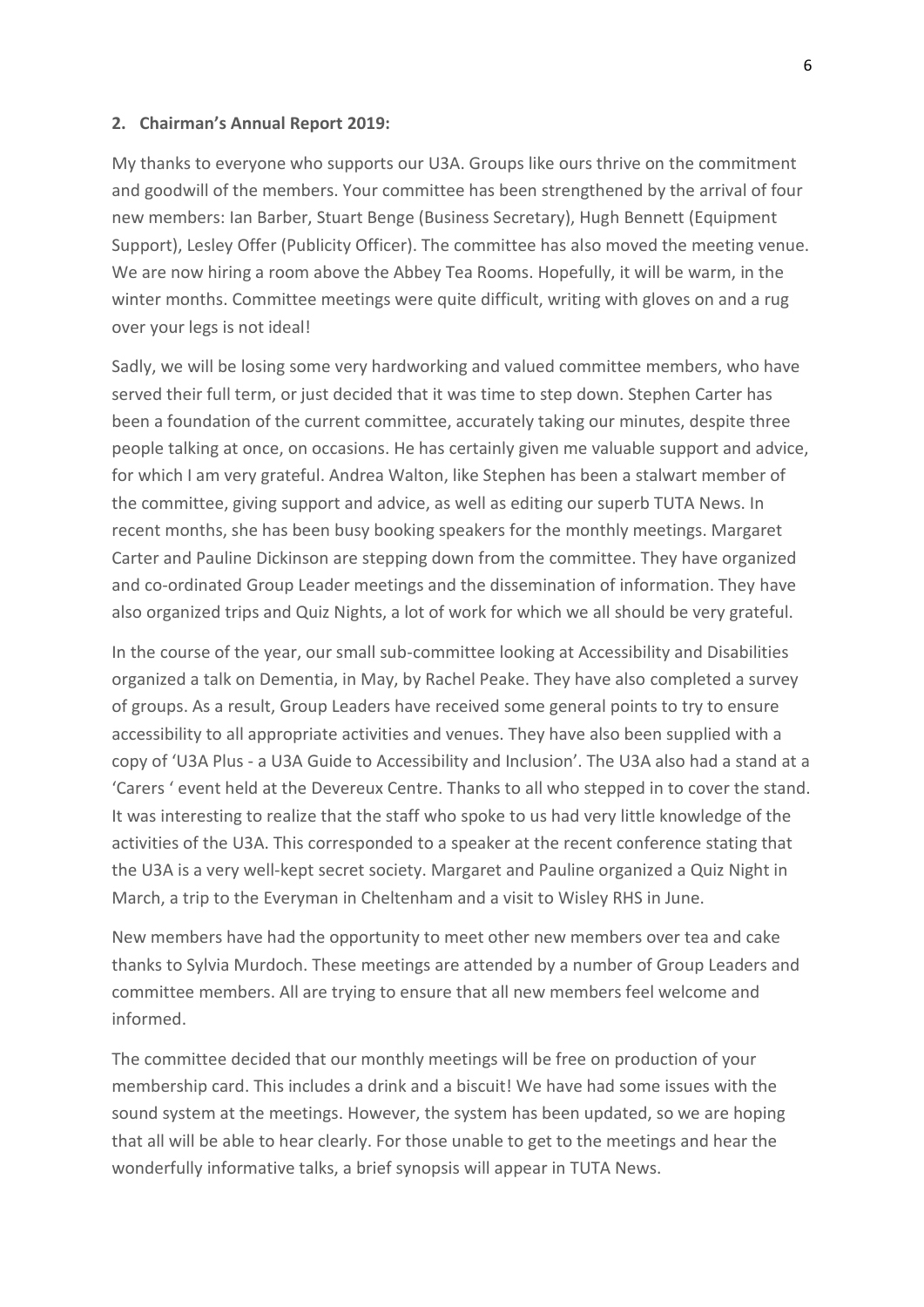A number of policies (which can be found on the website) have been updated in line with the National Office requirements. Two committee members attended the National Conference, in Nottingham. The U3A Trustees have decided to rebrand the name **U3A,** dropping the words. It was likened to BMW, BR, BBC. The new 'strap' line is **'Learn, live, laugh'.** All U3A groups have been asked to celebrate a 'U3A Day', each year, to encourage 3rd Agers to join the U3A.

It looks as though 2019-20 will be an exciting time for the whole U3A and I sincerely hope that Tewkesbury U3A will continue to learn, live and laugh.

Fran Valentine

# **3. Membership Secretary's Annual Report 2018:**

At time of writing (End Sept 2019), we have 626 members, compared with 651 around this time last year. So, unfortunately, we have not grown yet again this year. As always the committee welcomes suggestions for new groups, the enhancement of existing groups and for events, trips, talks. Any suggestions welcome to ensure we attract and retain members.

As previously, it is good to see that the online system is being used and successfully. It may not be the flashiest of systems, but it does what is required at low cost and has been reliable. As I have mentioned previously, standing orders are the non-preferred option. Since I am not informed when payments arrive, this places the onus on the member to keep track of payments and cope with any changes. Unless I hear differently, I shall remove standing order as one of the option payment methods - bank transfer facility will of course remain.

Next year will be my last year as membership secretary as I will have served my five-year sentence, sorry tenure, with no reduction for good behaviour.

C. Price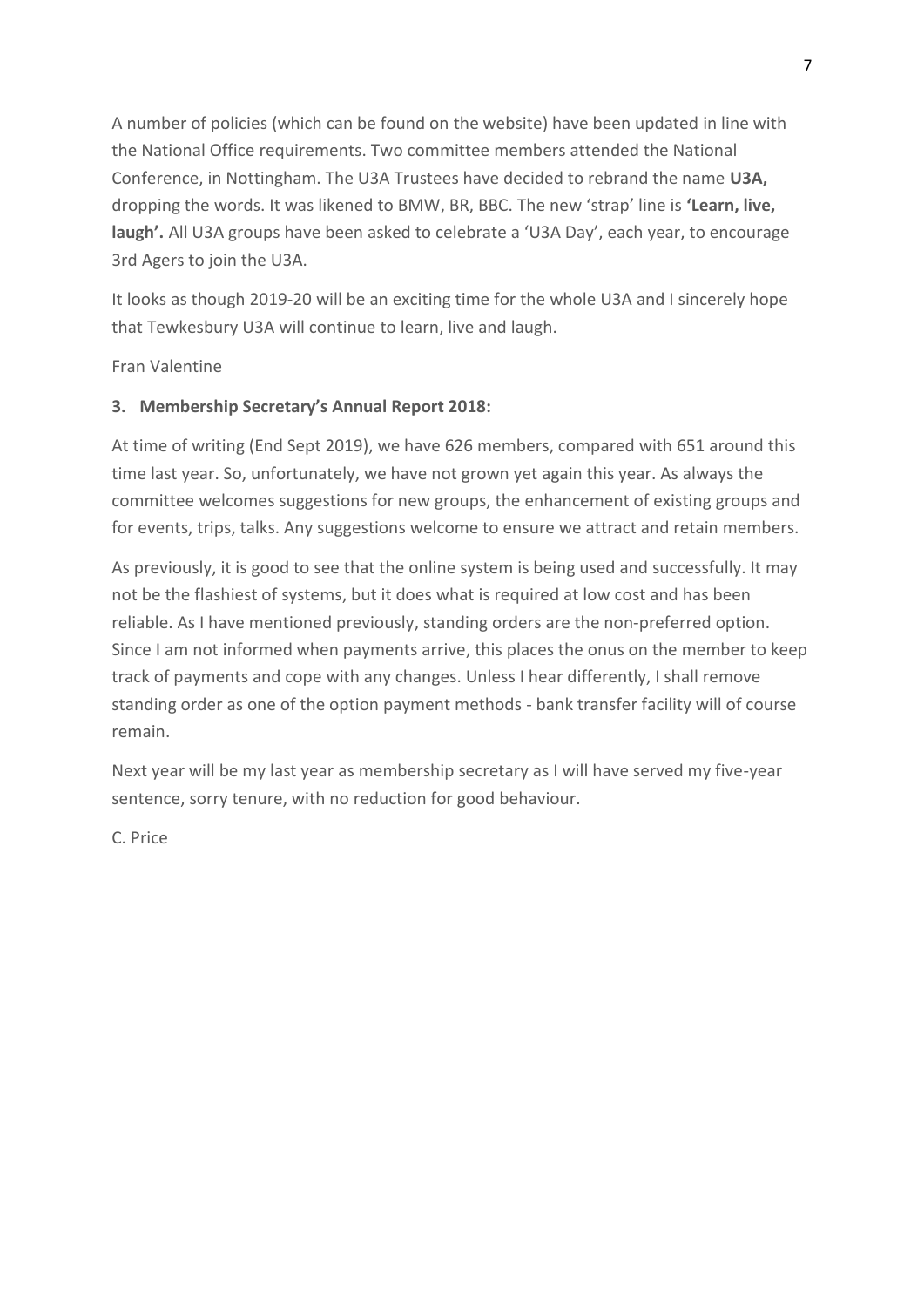#### **5. Treasurer's Annual Report 2019:**

#### **TU3A Treasurer's Report for the Financial Year Ended 31 August 2019**

I am again pleased to report that the financial position of your U3A remains strong with sufficient reserves for future commitments. On a Receipts and Income basis, the total income for the year, excluding the Events (outings etc.) was £ 28,620 (£27,323 in 2018).Total Expenditure, excluding Events, was £25,404 (£24,803 in 2018).



Total Income £28,620 excluding Events (£4,542)

Total Expenditure £25,404 (excluding Events £4,885)



Our income is derived mostly from the Membership fees (£6,864) and is used to cover Administration costs (£6,638) which include publication and postage of TUTA News (£3,148), U3A Capitation or Affiliation fees (now called Third Age Trust Membership fees) at £2,268 and the cost of General Meetings and Group Leaders' Meetings, together with attendances on courses etc. and governance costs.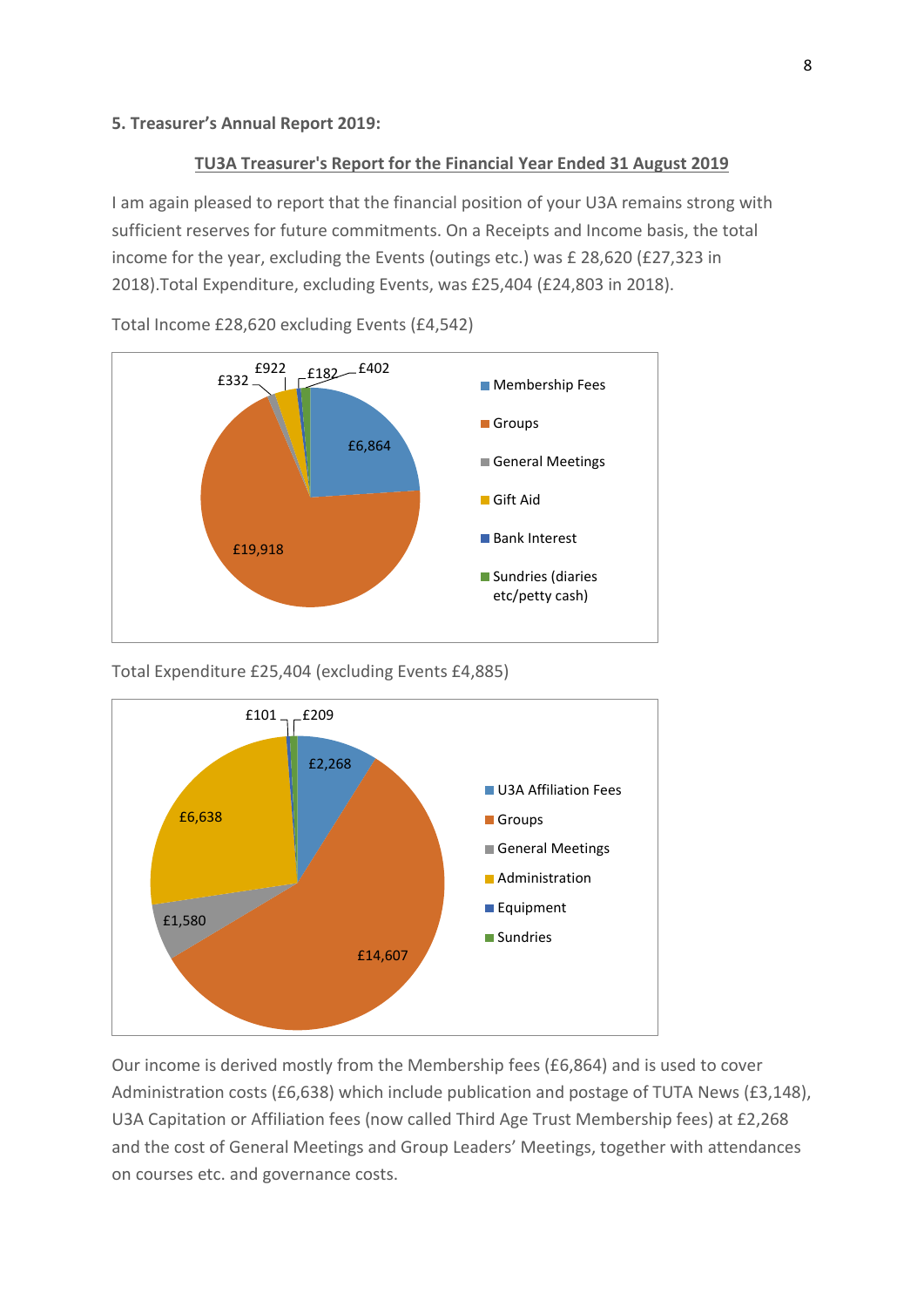Income produced by Groups at £19,917 was up approx. £1300 on the previous year, whereas Group expenditure at £14,607 was up by less than £500, mainly due to very light use of our budget for equipment replacement. Attendances at Group and General Meetings totalled over 12,800, up by 300 on the previous year, which demonstrates that members continue to make regular use of their U3A.

We hold a reserve of £13,947 on deposit as a contingency and liquid cash assets total £30,589.This is again somewhat more than we expect, or need to retain, with a benchmark guideline of 50% of annual turnover. However, the committee keeps financial matters under constant review and discussions are currently taking place as to how to address this issue. Removal of the fee to attend General Meetings with free refreshments for members was put in place a few months ago. In addition, funds have been earmarked for possible future expenditure on a new sound system and projector.

In an attempt to combat falling membership numbers we have increased expenditure on advertising. Expenditure on Events exceeded income this year as 2 events were subsidized: the post-Christmas lunch and the trip to the Everyman. Subscription fees will be reviewed in the coming months, but there will not be any increase in the near future. Group Leaders are reminded that they are entitled to reclaim out-of-pocket expenses and that, additionally, the committee now has a Computer Loans Policy (available on the Group Leaders' password protected webpage), so, if personally-owned computers are used extensively for U3A work, then the committee will be pleased to consider applications.

At the time of preparing this report, the books are with our Accountants, who will carry out an independent check and then produce the Accounts on an Accruals basis for submission to the Charities Commissioners after approval at our AGM. These figures will take account of income and expenditure received/paid after the financial year-end, but which relate to the year being reported, for better comparison with previous years. This will involve minor adjustments to the Groups, Interest and Events figures. Numbers quoted are draft; the full, independently-checked accounts will be available to view on our web site by the end of November 2019.

Terence Clynes A.C.I.B.September 2019

#### **6. Nomination of Auditor:**

Consideration of the proposal that Haines-Watts (formerly CB Accountants) be appointed auditor for the coming year.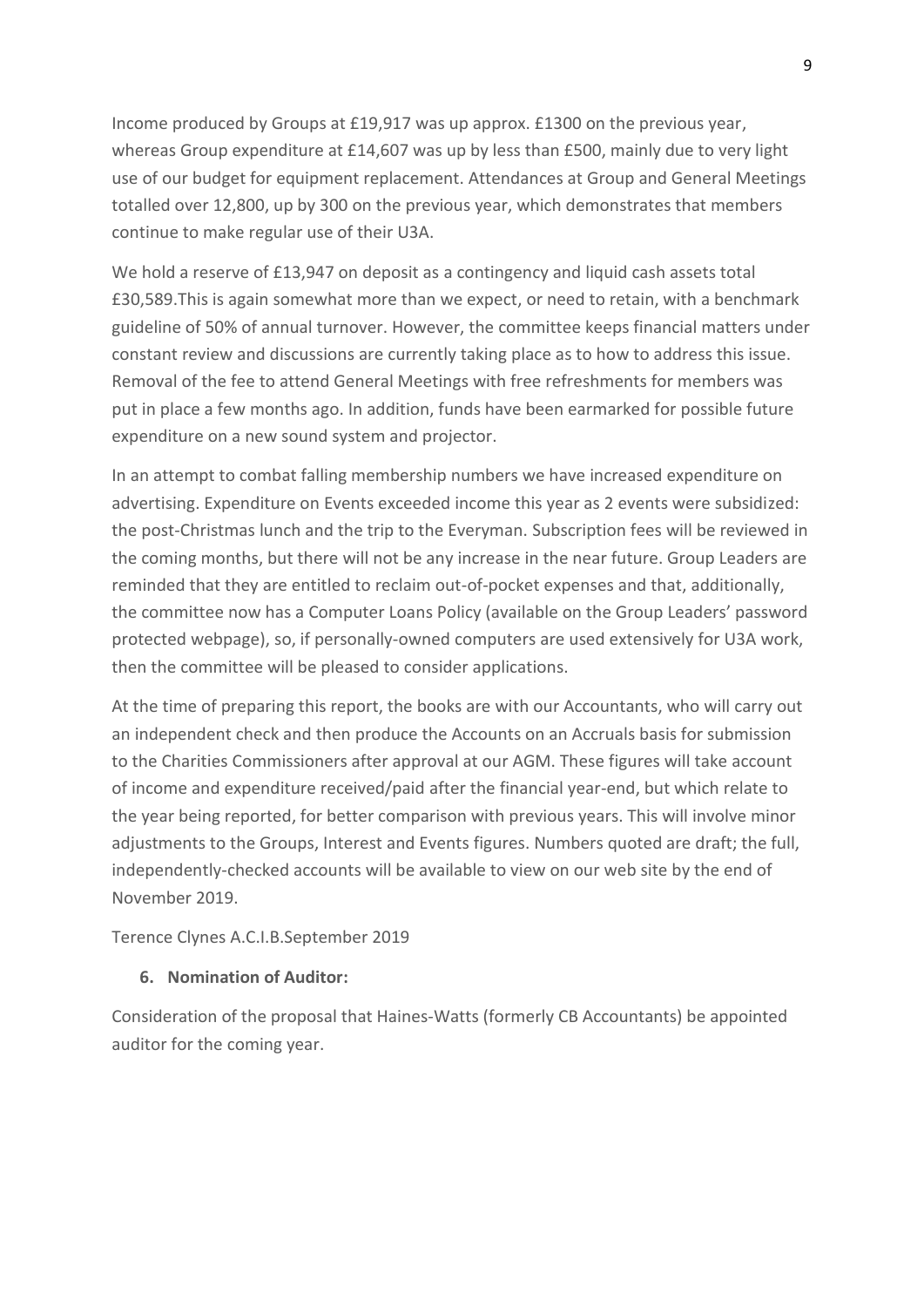## **7. Election of Officers and Members of the Committee 2020**

| <b>NOMINEE &amp; ROLE</b>                     | <b>PROPOSER</b>           | <b>SECONDER</b>           |  |
|-----------------------------------------------|---------------------------|---------------------------|--|
| Fran Valentine - Chair                        | Sylvia Murdoch            | Mary Mulrenan             |  |
| Maximum Term of Office - December 2020        |                           |                           |  |
| Vacancy - Deputy Chair                        |                           |                           |  |
| Maximum Term of Office                        |                           |                           |  |
| <b>Terry Clynes - Treasurer</b>               | <b>Margaret Morris</b>    | <b>Bob Walton</b>         |  |
| Maximum Term of Office - December 2020        |                           |                           |  |
| Calvyn Price - Membership Secretary           | Stephen Fisher            | Lesley Offer              |  |
| Maximum Term of Office - December 2020        |                           |                           |  |
| Duncan Fraser - Minutes Secretary             | Jan Nattrass              | <b>Shirley Channing</b>   |  |
| Maximum Term of Office - December 2024        |                           |                           |  |
| <b>Shirley Channing - Webmaster</b>           | Duncan Fraser             | Jan Nattrass              |  |
| Maximum Term of Office - December 2021        |                           |                           |  |
| <b>Mary Mulrenan - TUTA News Editor</b>       | Andrea Walton             | Hugh Bennett              |  |
| Maximum Term of Office - December 2021        |                           |                           |  |
| Hugh Bennett-                                 | Sylvia Murdoch            | <b>Barry Minett-Smith</b> |  |
| <b>Purchasing &amp; Equipment Officer</b>     |                           |                           |  |
| Maximum Term of Office - December 2023        |                           |                           |  |
| <b>Stuart Benge - Business Secretary</b>      | Sylvia Murdoch            | Iain Murdoch              |  |
| Maximum Term of Office - December 2023        |                           |                           |  |
| Vacancy - Group Liaison Officer               |                           |                           |  |
| Maximum Term of Office - December 2024        |                           |                           |  |
| <b>Barry Minett-Smith - Without portfolio</b> | Lesley Offer              | <b>Shirley Channing</b>   |  |
| Maximum Term of Office - December 2020        |                           |                           |  |
| Sylvia Murdoch - New Members' Officer         | <b>Barry Minett-Smith</b> | Lesley Offer              |  |
| Maximum Term of Office - December 2022        |                           |                           |  |
| <b>Gillian Griffiths - Speaker Secretary</b>  | Andrea Walton             | Junie Arnold              |  |
| Maximum Term of Office - 2024                 |                           |                           |  |
| Lesley Offer - Publicity Officer              | Mary Tanner               | <b>Barry Minett-Smith</b> |  |
| Maximum Term of Office - 2023                 |                           |                           |  |
| Vacancy - Events Officer                      |                           |                           |  |
| Maximum Term of Office -                      |                           |                           |  |
| Ian Barber - Without Portfolio                | <b>Stephen Carter</b>     | Margaret Mitchell         |  |
| Maximum Term of Office - 2024                 |                           |                           |  |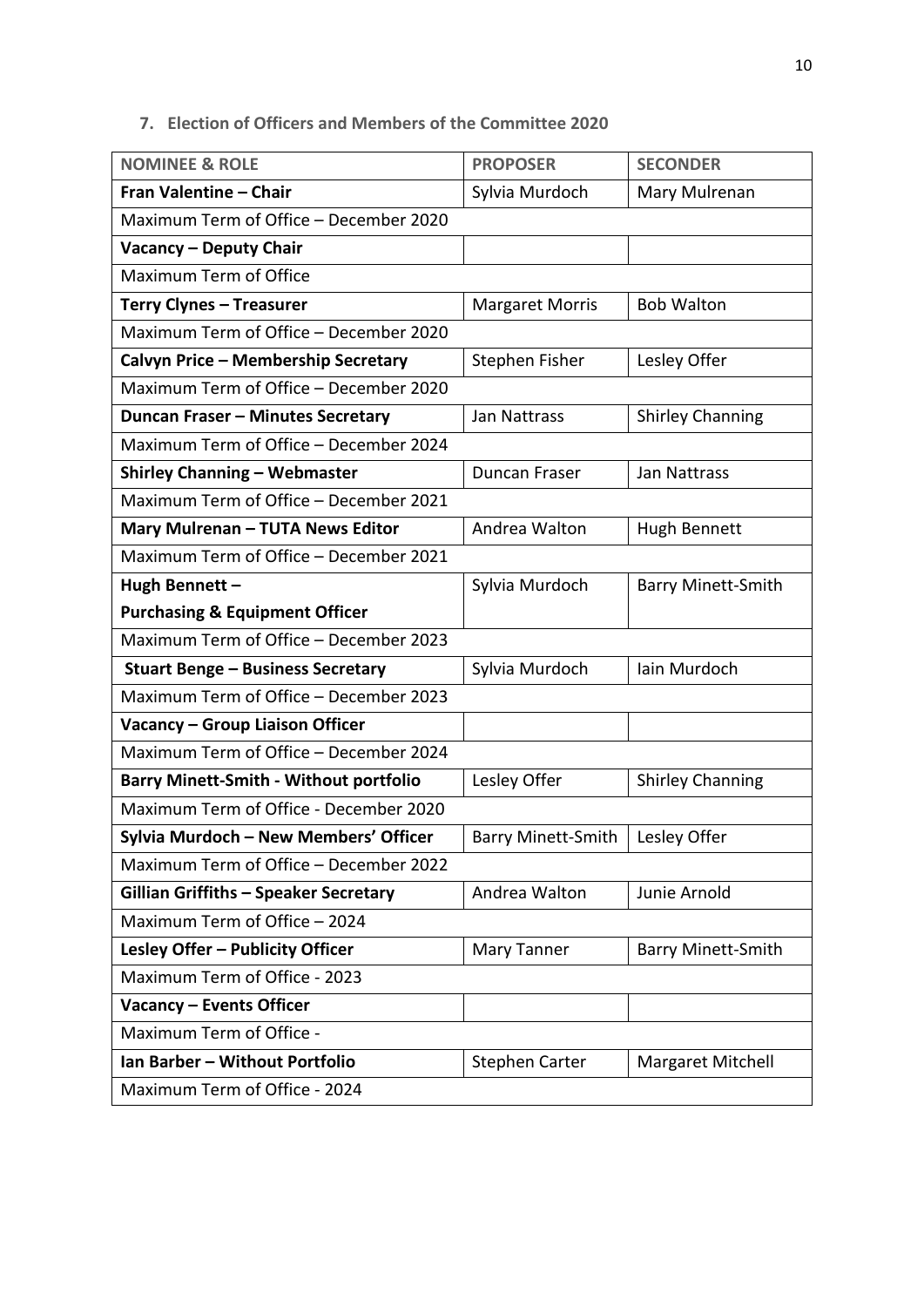Members' attention is drawn to the 'Maximum Term of Office' dates and the need to find new incumbents from December 2020. Of crucial importance will be the roles of Chair, Membership Secretary and Treasurer. Would members also please note the roles currently listed as vacancies.